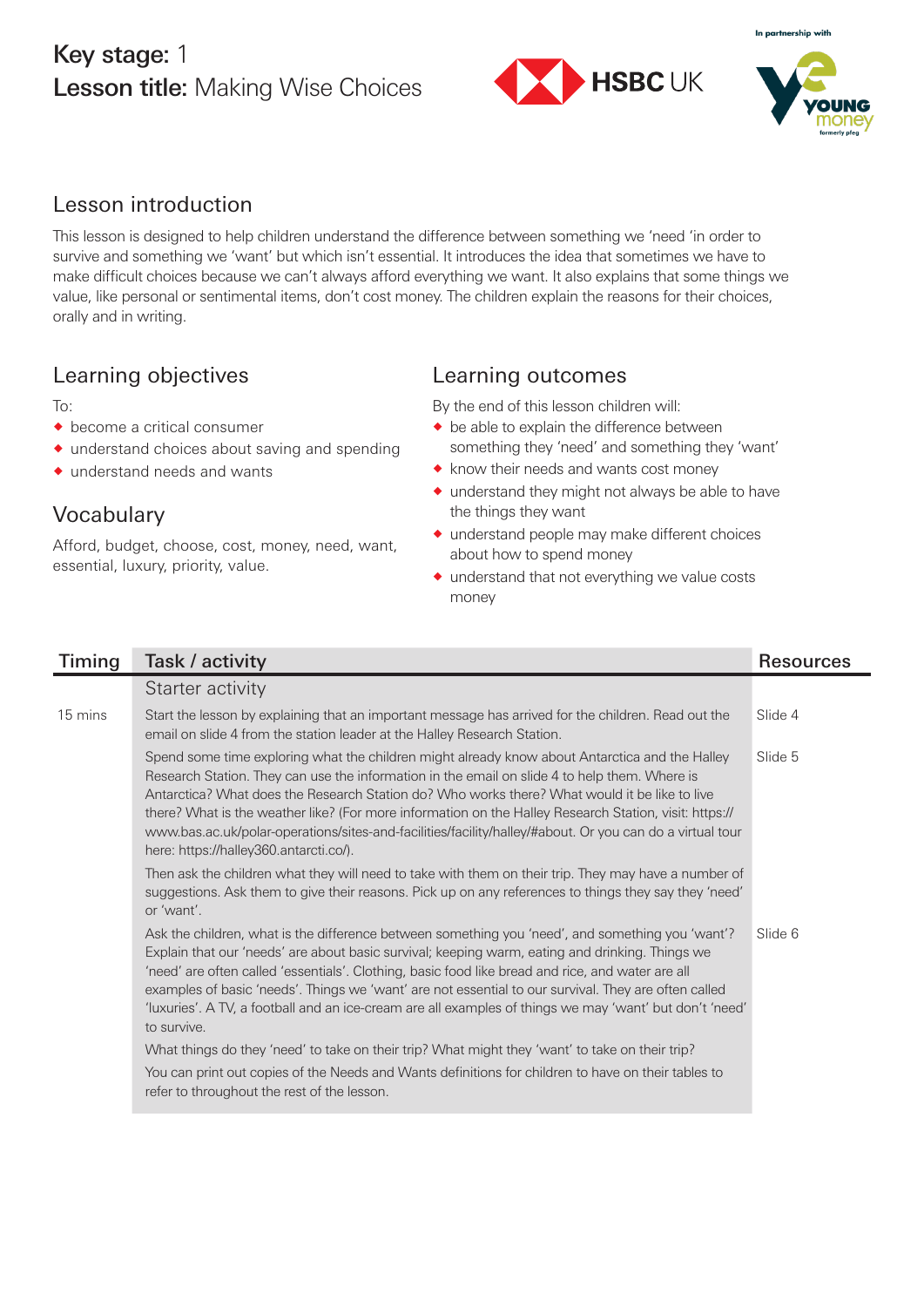| <b>Timing</b> | Task / activity                                                                                                                                                                                                                                                                                                                                                                                                                                                                                                                                                                                                                                  | <b>Resources</b>         |
|---------------|--------------------------------------------------------------------------------------------------------------------------------------------------------------------------------------------------------------------------------------------------------------------------------------------------------------------------------------------------------------------------------------------------------------------------------------------------------------------------------------------------------------------------------------------------------------------------------------------------------------------------------------------------|--------------------------|
|               | Main activity                                                                                                                                                                                                                                                                                                                                                                                                                                                                                                                                                                                                                                    |                          |
| 5 mins        | 1. Shopping list<br>Read out the second message that has arrived from research station.                                                                                                                                                                                                                                                                                                                                                                                                                                                                                                                                                          | Slide 7                  |
|               | Working in pairs or small groups, ask the children to sort the Shopping List items into things they<br>'need' or 'want for the trip. They can refer to the Needs and Wants Definitions cards to remind them<br>what the difference is. Any items they can't agree on, or are unsure about, should be put to one side.<br>(This activity can be completed using the printed versions of the shopping list items allowing children<br>to separate the items into 'needs' and 'wants' piles. Alternatively, you can just use the slide and the<br>children can write lists of their 'needs' and 'wants' choices on a whiteboard or piece of paper.) | Slide 8<br>Shopping list |
|               | After a few minutes, take some feedback. Ask them which items they think are 'needs', and why.<br>The children should agree they need the snow suit with boots, water and food. Acknowledge there<br>are likely to be different opinions about the other items. Some could be very useful, especially in<br>emergencies, or make life more comfortable or enjoyable, but are they 'needs'?                                                                                                                                                                                                                                                       |                          |
|               | 1. Deciding what to take                                                                                                                                                                                                                                                                                                                                                                                                                                                                                                                                                                                                                         |                          |
|               | Note: There are two options for delivering the following activities. You can print the individual<br>shopping list cards, allowing children to make piles of the items they want to put in their rucksack<br>and then placing them onto the rucksack template. Alternatively, you can use the 1-page shopping<br>list resource to remind the children of the options, and they can draw or write their items onto the<br>template.                                                                                                                                                                                                               |                          |
| 10 mins       | Packing the rucksack - groups/pairs                                                                                                                                                                                                                                                                                                                                                                                                                                                                                                                                                                                                              | Slide 9                  |
|               | Read out the third message that has arrived from research station.                                                                                                                                                                                                                                                                                                                                                                                                                                                                                                                                                                               | Slide 10                 |
|               | Working in pairs or small groups, ask the children to 'pack' the rucksack using the Rucksack<br>template. They can choose 8 items in total: the 3 things they 'need' and the 5 things they most want.<br>They can practice explaining their choices by using the sentence starters on the slide.                                                                                                                                                                                                                                                                                                                                                 | Rucksack<br>template     |
| 5 mins        | 2. Compare rucksacks (discuss choices)                                                                                                                                                                                                                                                                                                                                                                                                                                                                                                                                                                                                           |                          |
|               | Ask the groups/pairs to feedback on the items they chose. Is there a consensus? All the rucksacks<br>should contain the 'needs': snow suit with boots, water and food. But what about the 'wants'?<br>Which we most popular? Which were least popular?                                                                                                                                                                                                                                                                                                                                                                                           |                          |
|               | Invite some groups to explain their choices to the rest of the class. Encourage them to use the<br>sentence starters that they have already practised.                                                                                                                                                                                                                                                                                                                                                                                                                                                                                           |                          |
| 10 mins       | Pack your own rucksack (if time)                                                                                                                                                                                                                                                                                                                                                                                                                                                                                                                                                                                                                 |                          |
|               | Now ask the children to make their own individual choices by drawing and labelling their eight<br>chosen items on their own rucksack template.                                                                                                                                                                                                                                                                                                                                                                                                                                                                                                   |                          |
| 5 mins        | 3. Swap an item                                                                                                                                                                                                                                                                                                                                                                                                                                                                                                                                                                                                                                  |                          |
|               | Read out the final message that has arrived from research station.                                                                                                                                                                                                                                                                                                                                                                                                                                                                                                                                                                               | Slide 11                 |
|               | Explain we often face this challenge in everyday life. When we go shopping at the supermarket, we<br>can't always afford everything we want.                                                                                                                                                                                                                                                                                                                                                                                                                                                                                                     |                          |
|               | Ask the children to put a cross through the item they will remove from their rucksack. Then ask if<br>they can think of any items they could take instead that don't cost money. What do they already<br>own? Perhaps something with 'sentimental' value like a favourite book, cuddly toy, or a photo that<br>reminds them of a special time or people they love? They should draw and label the item somewhere<br>on their rucksack template.                                                                                                                                                                                                  |                          |
|               | Plenary                                                                                                                                                                                                                                                                                                                                                                                                                                                                                                                                                                                                                                          |                          |
| 10 mins       | Ask the pupils to write a letter to the Reece Urcher using the Station Leader letter worksheet to<br>summarise the key points from the lesson. (There are two versions of the letter template – one with<br>sentence starters, and one without).                                                                                                                                                                                                                                                                                                                                                                                                 | Slide 12                 |